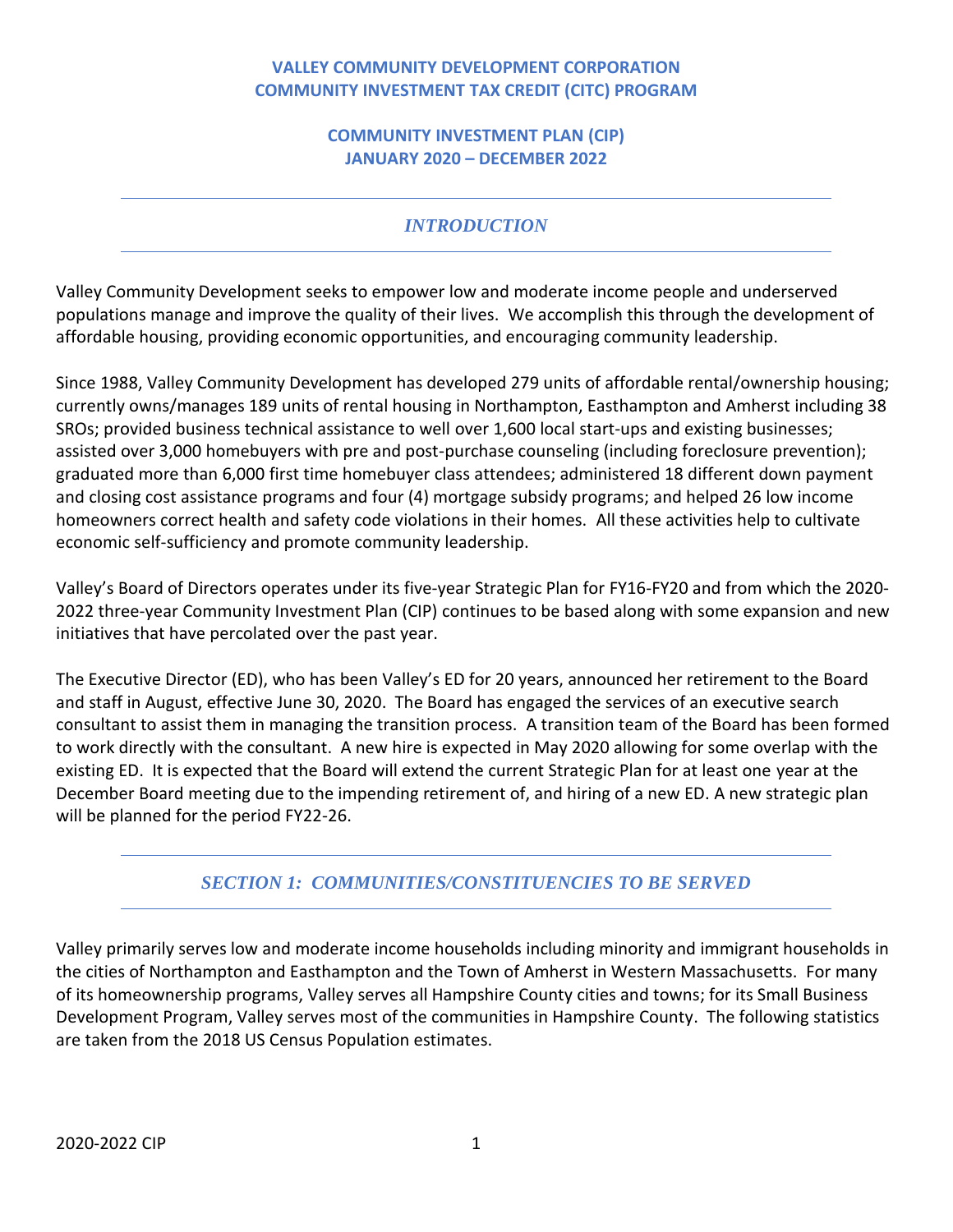The 2018 Hampshire County population estimate is at 161,355 with households residing in its 20 cities and towns in Western Massachusetts. Northampton, Easthampton and Amherst are the more urbanized communities in Hampshire County with a total population of approximately 84,000.

**City of Northampton:** The City of Northampton's population is approximately 29,000 with a median household income of \$62,838 as compared to Commonwealth's of \$74,167. In the last CIP, Northampton's income was 79% of the Commonwealth's; currently it is 85% of the Commonwealth's. The white population has decreased from 84% to 81%; Hispanics have increased from 6.8% to 8.7%; Asians increased from 4% to 5%; African Americans remained stable at 2.5%; and those who identify themselves with two or more races, increased from 2.1% to 3.3%. The poverty rate for Northampton increased from 9.9% to 15%.

**The Town of Amherst:** The Town of Amherst's population is 39,503 with a median household income of \$50,203 as compared to the Commonwealth's of \$74,167. In the last CIP, Amherst's income was 77% of the Commonwealth's; currently it has dropped to 68%. The white population decreased from 76.7% to 72%; Hispanics at 6.1% remained stable; Asians increased from 9% to 13%; African Americans increased from 4.7% to 6.1%; and those who identify themselves with two or more races, increased from 2.7% to 3.6%. The poverty rate for Amherst increased from 20.2% to 33%.

**The City of Easthampton:** The City of Easthampton's population is 15,987 with a median household income of \$61,004 as compared to the Commonwealth's of \$74,167. In the last CIP, Easthampton's income was 78% of the Commonwealth's; now it is 82% of the Commonwealth's. The white population decreased from 93.3% to 88.1%; Hispanics increased from 2.1% to 5.8%; Asians decreased from 2.7% to 1.9%; African Americans increased from 1% to 2.6%; and those who identify themselves with two or more races, increased from .9% to 2.2%. The poverty rate for Easthampton increased from 8.9% to 11%.

As is evident around the country, there is a growing income inequality in our region as well. A recent study by Groundwork and Center for Poverty and Social Policy at Columbia University identified that real income for low income Americans fell more than 7% between 2004-2018, in part because of rising costs for items and services purchased by those Americans.

Valley primarily serves those households within our service area who are economically disadvantaged as well as underserved populations i.e., people of color, immigrants, etc. -- low and moderate income households earning below 80% of the area median income (AMI). The cities/towns in Valley Community Development's target area are located in the HUD Springfield Metropolitan Statistical Area (MSA).

Through our affordable rental developments, we serve individuals who are homeless, with special needs i.e., mental health/substance abuse challenges, as well as individuals/families with income below 60% of AMI, along with many extremely low income households with incomes below 30%. Through our Homeownership Assistance and Small Business Development Programs, Valley primarily serves those with incomes below 80%.

## *SECTION 2: INVOLVEMENT OF COMMUNITY RESIDENTS AND STAKEHOLDERS*

## **Development of the Plan**

Valley Community Development's last CIP was based on the its Strategic Plan (FY16-FY20). Community engagement became a larger focus for the agency and continues to expand. As mentioned previously, with

2020-2022 CIP 2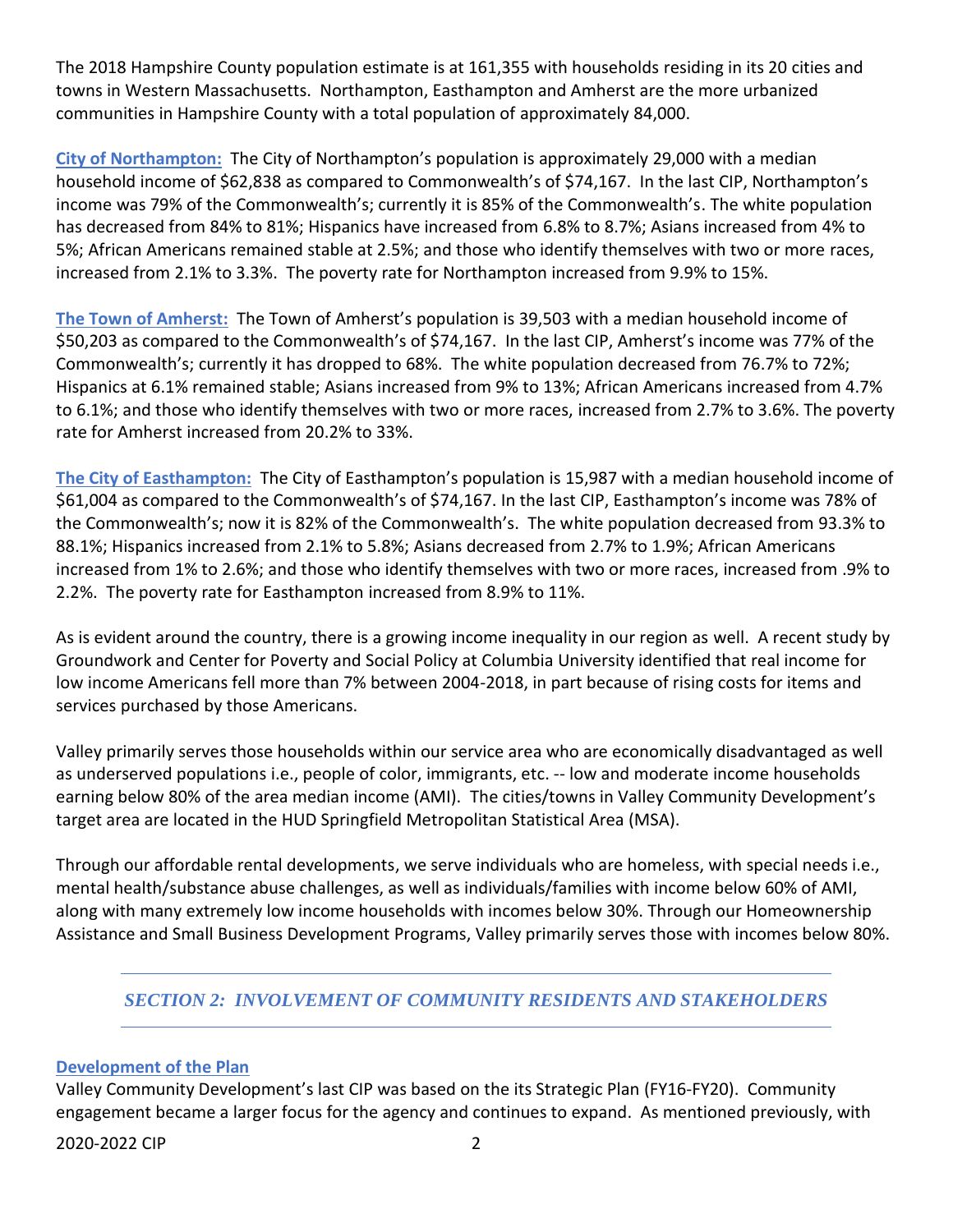the retirement of the long term ED, the Board is expected to vote to extend the Strategic Plan for an additional year. Going forward for the 2020-2022 CIP, Valley Community Development continues building upon its successful expansion of the engagement of community members in Valley Community Development's work. The following are current successful engagement methods with continued plans for expansion:

## *Board, Committee, Staff Work*

- Board of Directors (comprised of local residents and businesses)
	- $\triangleright$  the Board remains cognizant of and committed to the necessity to work to expand and maintain the diversity of the Board composition through intentional activities overseen by the Governance Committee including responsibility for annual nominations to the Board
	- $\triangleright$  This work also includes "inclusion" to ensure that all people feel engaged and welcomed on Board and committees. Board president and committee chairs are responsible to follow through.
	- $\triangleright$  Governance Committee is responsible for overseeing the implementation of the Diversity & Inclusion Workplan as approved by the Board
	- $\triangleright$  Board will participate in new Mel King Institute (MKI) training scheduled specifically for WM related to racial equity. Still being developed but could include two-day "Undoing Racism" training; ½ day training for Board members on basics of racial equity; and/or approaching racial equity regionally.
- ❖ non-Board members on Valley Community Development committees
	- $\triangleright$  Governance Committee oversees additions to committees, though new additions may be recommended by others (Board, staff, committee members)
	- $\triangleright$  Community Engagement Committee has been acting as an incubator for recruitment for future Board members and will continue to act as such
	- $\triangleright$  Continue to recruit Valley Community Development tenants and consumers of our homeownership and small business services to committees; currently five (5) serve.
	- $\triangleright$  Expand outreach to CITC and other smaller donors for interest in being more involved in the work of the agency i.e., Board, committees, advocacy work, etc.
	- $\triangleright$  Participate in MKI training specifically for WM related to racial equity. Still being developed but could include two-day "Undoing Racism" training; and/or approaching racial equity regionally.
- $\clubsuit$  Valley staff participation in outreach efforts with local nonprofit agencies, community development partnerships/collaborations as well as involvement with local municipalities and state/federal legislators
	- $\triangleright$  Carry out relevant activities with area agencies serving minority, low income and immigrant populations as detailed in the Strategic Plan's Diversity and Inclusion Workplan, including Center for New Americans, International Language Institute and Community Action Pioneer Valley
	- $\triangleright$  Continue our conversations/collaboration with Southeast Asian Coalition (Worcester) to increase Valley's focus on immigrants and underserved populations (see **Small Biz in Section 4 & 6)**
	- $\triangleright$  Attend meetings and join new collaborations which strengthen ties to low income, minority and immigrant communities
	- $\triangleright$  Participate in MKI training scheduled specifically for WM related to racial equity. Still being developed but could include two-day "Undoing Racism" training; and/or approaching racial equity regionally.
- $\clubsuit$  Resident and business awareness, recruitment, and involvement about/with Valley via annual meetings, annual appeals, fundraising events, hard hat tours, property open houses, housing forums, co-sponsoring local events i.e. Chamber events, Facebook, Twitter, and website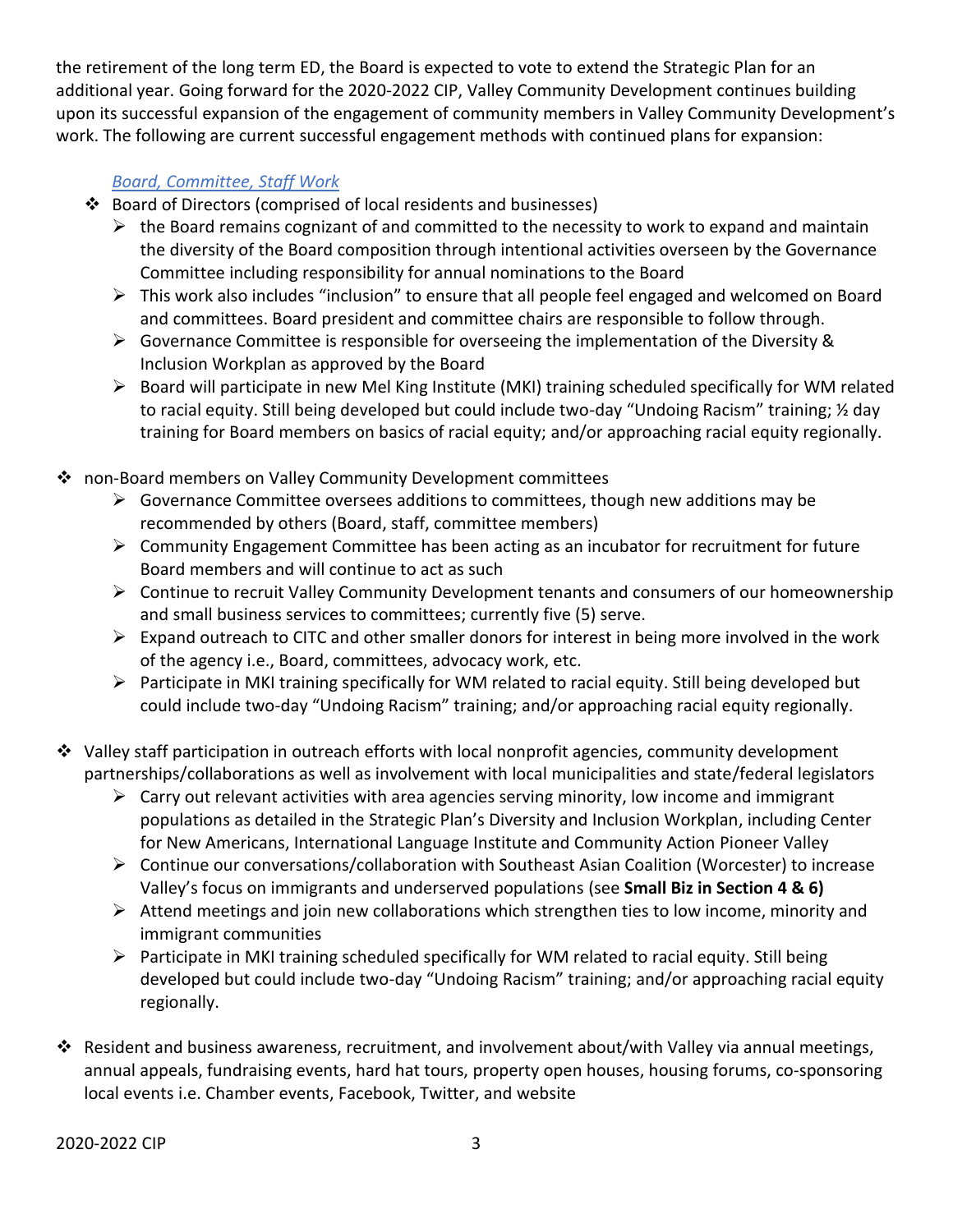As part of our FY2016-2020 Strategic Plan and 2020-2022 CIP, the Board remains and continues to be committed to:

- ❖ diversify its membership
- $\cdot \cdot$  increase its role in community engagement (4/15 Board members currently on committee)
- $\cdot \cdot$  create a culture of continual improvement
- expand the diversity of leadership and membership/constituents of Valley Community Development
- $\cdot$  engage the Board and staff in discussions regarding power, inclusion, social and racial justice issues
- $\div$  increase the community engagement focus with the active engagement of members, constituents and other key community stakeholders in tenant and other affordable housing issues, and
- ❖ engage constituents in the work of Valley Community Development

## *Community Engagement Committee*

The Community Engagement Committee was created in 2016 as part of the original CIP and Valley's most recent Strategic Plan. It continues to include Valley tenants and other Valley consumers in addition to Board members who have expressed interest in community engagement work. The current committee is comprised of two tenants of Valley's SRO housing; one tenant from Valley's family housing; four Board members (including an African American and Latino representative; as well as a non-Valley low income tenant); two staff members; and one person who used our FTHB counseling services.

Valley continues to enhance and grow its community engagement activities as described here:

- $\div$  The Community Engagement Committee continues to build a community engagement strategy. The committee creates and coordinates, and implements several initiatives and activities each year with the goal of engaging a wider pool of Valley Community Development tenants and consumers of our services; the wider low income, minority and immigrant communities; and the broader community. Initiatives may include organizing tenant meetings focused on fun events, building improvements or neighborhood beautification, participating in local hearings or other advocacy work, helping to determine new housing development, and planning community summits or other similar forums.
- $\cdot \cdot$  This engagement is in alignment with Valley Community Development's mission to empower residents to assume leadership roles and improve the quality of their lives
- Valley will examine leadership training opportunities for members, constituents, and other community residents and tenants to help them better engage in the work of Valley. Will offer access to MKI trainings which are held in Western Mass as discussed previously as well as other offerings which might be developed.

Engagement of Valley constituents (those that directly benefit from our programs) and residents/community members will continue to increase Valley's ability to be more responsive to its community and expand its ability to increase community impact. We know community engagement can:

- $\cdot$  increase organizational responsiveness to environmental changes
- $\cdot$  increase the quality of governance and organizational decision-making
- $\cdot$  develop new and emerging leadership for an organization
- $\div$  support affordable housing developments in the face of NIMBY opposition
- $\triangleleft$  increase financial sustainability
- $\triangleq$  increase organizational visibility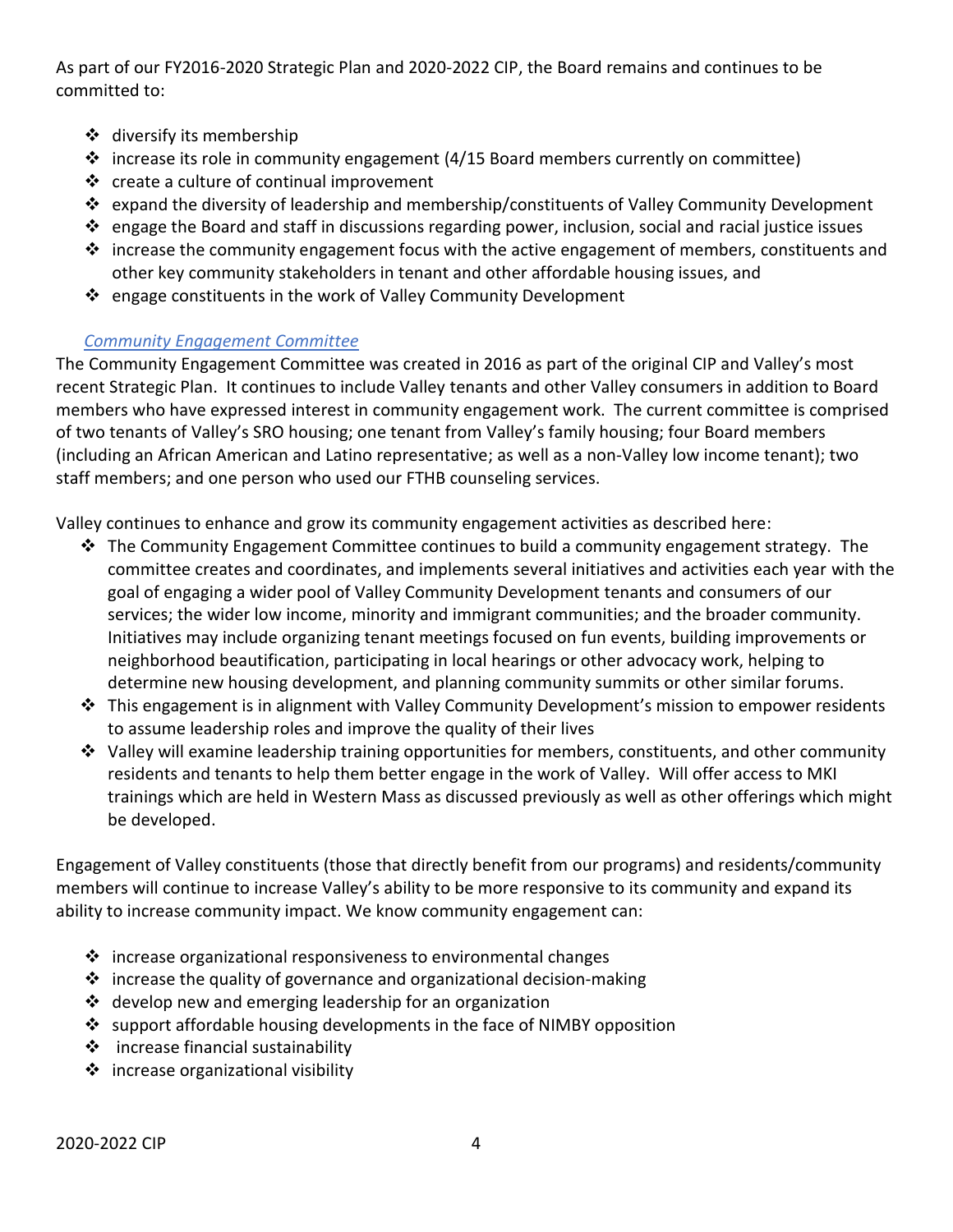## *Outcomes*

The outcomes that Valley will focus on for the 2020-2022 CIP include:

- ❖ Members, constituents and other key stakeholders are actively engaged in community engagement activities and other meaningful roles within Valley Community Development's programs and organization. Increased communication Valley expects to engage 250-300 participants annually in various community engagement activities and interaction with Valley Community Development's constituents and community members.
- $\triangle$  After conducting two successful community gatherings/community block parties in downtown Northampton with 100-130 people attending each year (2017 & 2018), the Community Engagement Committee will review the ability to hold another community gathering each year if an acceptable downtown location can be found (our currently used location is temporarily unavailable). As part of that event, the committee will continue to work to ensure adequate participation from Valley's rental properties, other low income residents in the region as well as the general public.
- $\div$  The CE committee will have the opportunity to review preliminary plans for the rehab/expansion of a small studio supportive housing project in Amherst as presented by our real estate project manager. The committee expects to work with real estate staff as well to participate in the Comprehensive Permit/40B process via the ZBA within the Town of Amherst. With several tenants, including SRO tenants, on the committee, it will be extremely helpful to ensure good design and services.
- $\div$  Valley expects to participate in any MKI trainings in WM that can support racial equity and leadership training for members, constituents and other community residents and tenants to help engage in the work of Valley Community Development.

#### *Housing Partnerships/Municipal Trusts/Planning Departments*

The three (3) communities where Valley focuses most of its housing development are Northampton, Amherst and Easthampton. When Valley is working in any one or more of these communities, we are actively engaged in municipal housing trusts or housing partnerships and are in regular contact with the local planning departments. The housing partnerships/municipal trusts are local citizens appointed by the Mayor, Town Manager or Town Council and represent the local community around housing issues. Each of these communities have housing needs assessments and plans and look to Valley Community Development to implement homeownership services, small business and the affordable housing development activities in their communities. These three groups remain committed to the work of Valley Community Development and by meeting with them regularly, we can continue to incorporate what we learn from each community into our work.

#### *Legislative Meetings*

Valley regularly conducts "Donuts with Delegates", an initiative of MACDC where we meet annually with our state and federal legislators to inform them of the work we do, to receive feedback from them regarding constituents, and to discuss and advocate for statewide legislative issues regarding community development work. While our area had long term extremely experienced and supportive legislators, the 2018 election (for a number of reasons) brought in a new wave of very progressive legislators including Senator Jo Comerford for Hampshire/Franklin County, Mindy Domb for Amherst, Lindsay Sabadosa for Northampton, Dan Carey for Easthampton.

Valley has been aggressive in meeting with and informing this new delegation about Valley's work. It was very timely that Valley had several housing projects either being completed or just funded to highlight our work.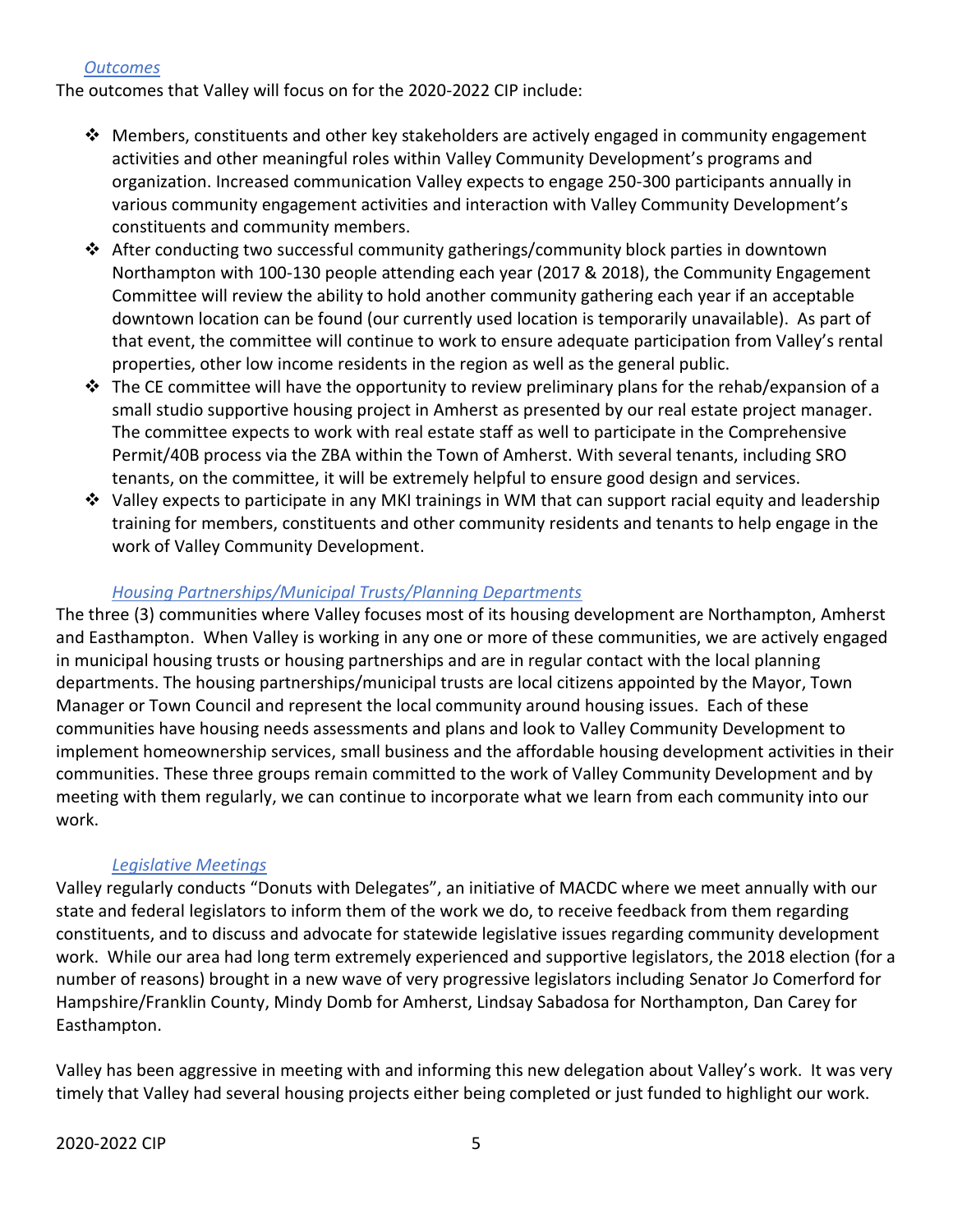We are actively engaged with them and they have been very engaged with us including advocating for funding on our behalf. We expect these relationships to grow stronger over the next few years.

## **Implementation of the Plan**

The CIP will take its direction from Valley Community Development's FY16-FY20 Strategic Plan with several new initiatives as described under Outcomes and Plan Goals. Valley Community Development's Strategic Plan was developed with the first CIP in mind and focused heavily on the community engagement aspects required under the CITC program. As discussed previously, it is expected that the Board will extend the Strategic Plan for a year with the retirement of the long term ED.

## *Housing*

As noted above, the housing partnerships/trusts were created to review, recommend and encourage implementation of housing services for their community's low and moderate income households. Valley utilizes these citizen groups to actively participate in housing activities of Valley's CIP. Valley Community Development will meet at least annually with these groups; in some cases, and for the foreseeable future, Valley will participate bi-weekly with the Amherst Trust as we move forward with one project (and possibly a second) in Town. Valley will also co-sponsor/participate in housing forums and expects participation at student meetings at Amherst College during the first year of the CIP regarding our small studio supportive housing development.

Valley has been meeting bi-monthly for over 10 years with our property management firm as well as the service providers who provide mental health, social and homeless services including finding housing for those individuals living in Valley owned ESRO/SRO housing. This has been a highly successful collaborative model to ensure that tenants stay housed and the housing is well maintained. These meetings will continue throughout the CIP years.

### *Small Business*

Valley Community Development, in collaboration with Franklin County CDC and Hilltown CDC, have a long history of working together to provide coordinated business counseling services to entrepreneurs and small businesses in the Hampshire, Franklin, North Quabbin and the Northern Berkshire region. Through the collaboration, we ask everyone that participates in our program to complete an annual evaluation. We use these evaluations to improve the way we deliver services and to alter our programs and services so they best serve the small business community.

Valley plans to expand its small business program services by increasing the staff position to full-time within two years as we work to identify sufficient funds to support the expanding need for this TA work.

## *General*

In addition to maintaining a Facebook (FB) page, Valley utilizes a Twitter account Currently we have 1,372 followers and includes area residents and businesses, local officials, and journalists. Our FB page has 582 likes, an increase of 47% over three years; we expect a 15% increase each year going forward. Valley regularly communicates updates to programs, events, and activities through our website, FB and Twitter. Valley Community Development has 4,001 active accounts on its Constant Contact email listing with a goal of increasing that 10%/year. We use this to distribute information about our homeownership and small business programs, rental housing availability, fundraising campaigns, open houses, etc.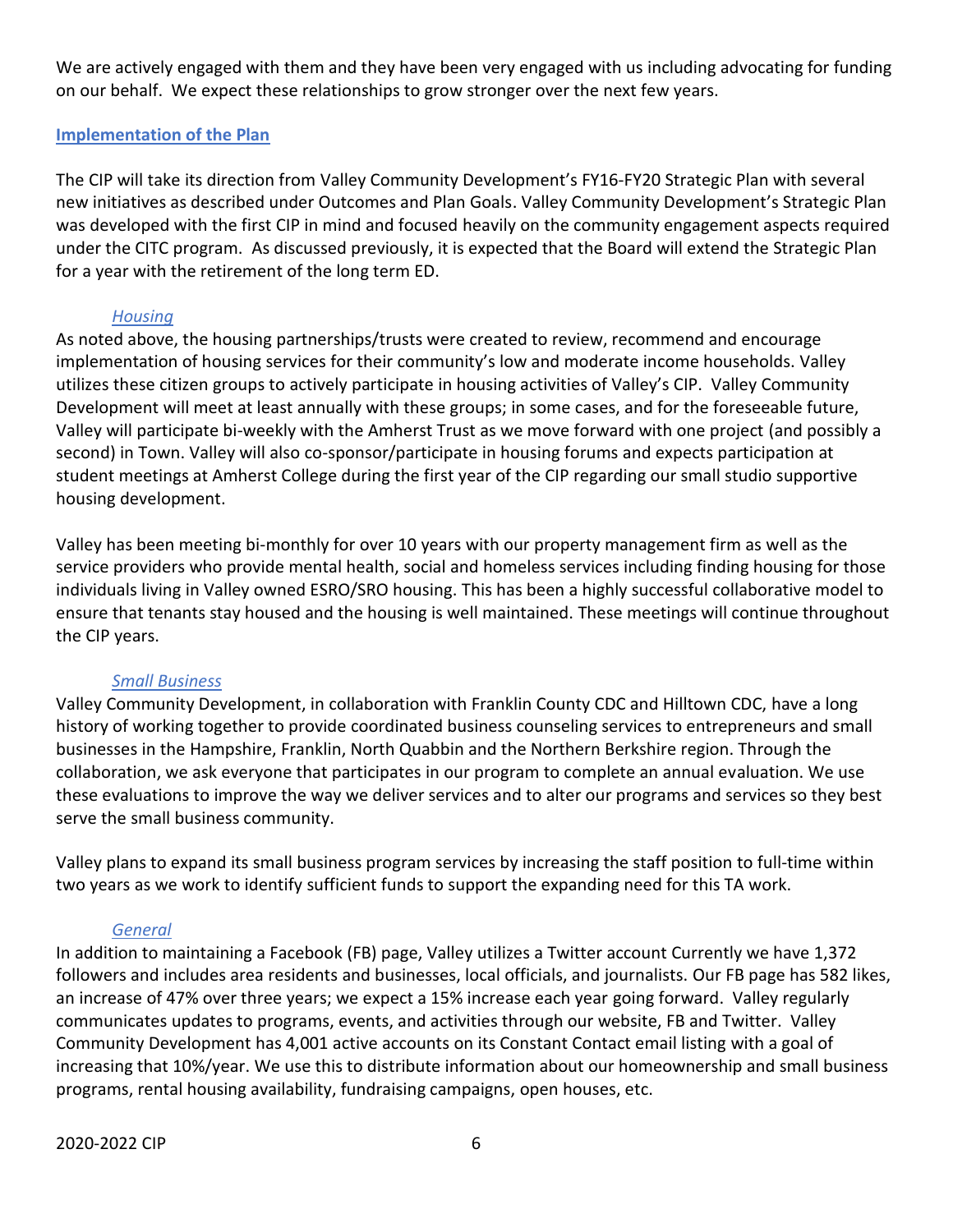Outreach and recruitment are both an annual agency activity and an ongoing event. Donors/supporters are invited and encouraged to attend Valley public events such as the agency's annual meeting, fundraising activities, homebuyer workshops, small business workshops, and agency sponsored open houses for affordable housing developments.

## *SECTION 3: PLAN GOALS*

**Overall Vision from FY16-FY20 Strategic Plan**: *By FY20, Valley Community Development will be a vibrant, highly recognized and visible CDC which is effectively carrying out its mission and meeting community needs. It will have an expanded geographic base which includes Franklin County and additional communities beyond its original target cities and towns in Hampshire County. The CDC will have expanded existing initiatives and developed new programs, including the development of additional affordable housing units within its larger geographic area.*

More specifically we expect to achieve goals beyond what was identified in the Strategic Plan:

- $\clubsuit$  Valley will have over 200 new housing units, either developed or in the pipeline and will continue to be recognized as the primary developer of affordable housing in its geographic area
- Valley will determine whether it can undertake LIHTC housing developments without a partner. Potential outcomes would be a stronger financial position, flexibility in choosing development deals and less process in decision making.
- $\div$  Valley will serve between 325-350 first time homebuyers and existing homeowners annually
- Valley will grow constituents/key stakeholders who are fully engaged in helping to advocate for affordable housing and providing direction to the CDC's programs with a goal of engaging 250-300 annually
- Valley Community Development will maintain an annual budget of \$750,000 to support staff to carryout Valley's goals
- Increased staff capacity will include a full-time economic development director and a half-time development fundraising officer as well as regular housing consultant services to expand our housing development in year 1-2. Determination to be made in year 3 if a second real estate project manager is viable and necessary.
- $\div$  Valley will serve 50 small businesses with existing staff and up to 80 businesses if FT staffing is achieved annually
- $\div$  Valley Community Development will maintain an active and inclusive board of directors that reflects the diversity of the communities it serves. All board members are actively engaged in fund development, political advocacy, and community engagement.
- Continue to advance energy efficiency and environmental sustainability/climate resiliency for affordable housing development

# *SECTION 4: ACTIVITIES TO BE UNDERTAKEN*

All the activities described below will create and maintain diverse communities as well as create opportunities for lower income households by stabilizing housing costs through the provision of affordable housing, whether it is rental or homeownership housing; households will be able to build financial assets for their future through better financial planning, homeownership, or investment in their own business.

2020-2022 CIP 2020-2022 7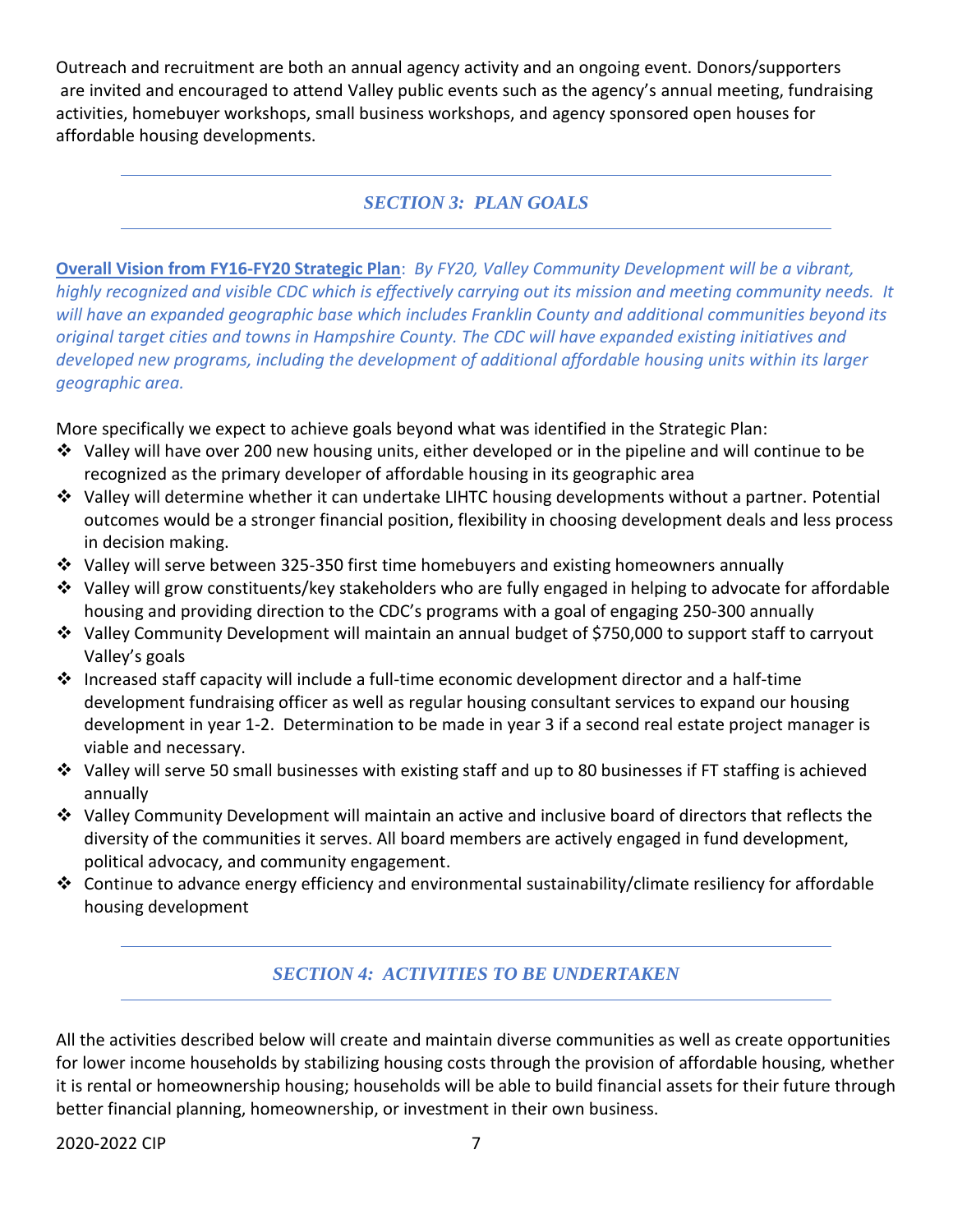**Homeownership Assistance Center:** Valley provides first time homebuyer counseling and education; down payment/closing costs assistance; post-purchase education; foreclosure prevention services; and marketing of affordable home resales. These services strengthen the financial assets of lower income households and allow them to remain in their communities of choice, thus contributing to the social, economic and racial diversity of their community. Services focused on households with incomes below 80% of Springfield AMI and for CPA projects, generally below 100% of AMI.

**Development of Affordable Rental Housing:** The focus is primarily rental housing in Northampton, Easthampton and Amherst that have strong downtowns, transportation options and community services. Will continue to be open to exploring opportunities i.e., Franklin County. These activities include the preservation and creation of affordable housing which meet local and regional needs and that comply with the Commonwealth's Sustainable Development Principles. The provision of affordable rental housing in smaller, more financially stable communities outside of Springfield/Holyoke, takes pressure off these lower income communities and allows other communities to do their fair share in providing a variety of housing choices. Developing housing in "areas of opportunity" can provide better outcomes for households who choose to live here. Valley also focuses on using local general contractors, architects, and suppliers which strengthens the local economy by supporting local jobs.

Valley will determine its capacity to undertake LIHTC deals without a larger partner. Valley has a strong real estate project manager capable of handling housing deals as well as access to a highly qualified property management firm that manages our non-tax credit portfolio and has an agency wide portfolio of 8,500 units. Factors to be explore over the next year or two would include discussions with MHIC and other investors regarding our capacity including financial capacity; asset management expansion; and continued discussions with Real Estate Committee. Depending on outcomes of these discussions, Valley may need a plan to build its financial strength. Our new fiscal director is a CPA with over 20 years' experience and has a stronger skill set than the previous fiscal director. The benefits of doing projects on our own include more flexibility in size of project, being nimbler in project decision making and accessing the full developer overhead and fee. Not having to share fees and overhead will strengthen our financial position more quickly.

Valley will continue to advance energy efficiency/environmental sustainability/climate resiliency for affordable housing development including working with MACDC's Energy Cohort, a new initiative which also includes LISC Boston and New Ecology. It is a peer learning group of affordable housing professionals interested in these topics to network, learn and share information. Additionally, the City of Northampton and the Town of Amherst have both adopted goals to become carbon neutral by 2050. At the current time, Northampton has asked Valley and other affordable housing developers to partner with them as they explore the impact on new affordable housing.

### *Sergeant House/82 Bridge Street, Northampton*

Sergeant House is under construction and will be completed and occupied in April 2020. Valley is transforming its 15 room SRO into a 31 small studio supportive apartments. This is a LIHTC project codeveloped with Way Finders.

## *Amherst Small Studio Apartments*

2020-2022 CIP 8 Valley has purchased a property in Amherst for a 28-unit small studio supportive housing project with the support of the Town to accommodate a growing homeless population as well as serve other low income individuals in Amherst. Valley is in the predevelopment stage and has acquired CPA, CDBG and CharlesBank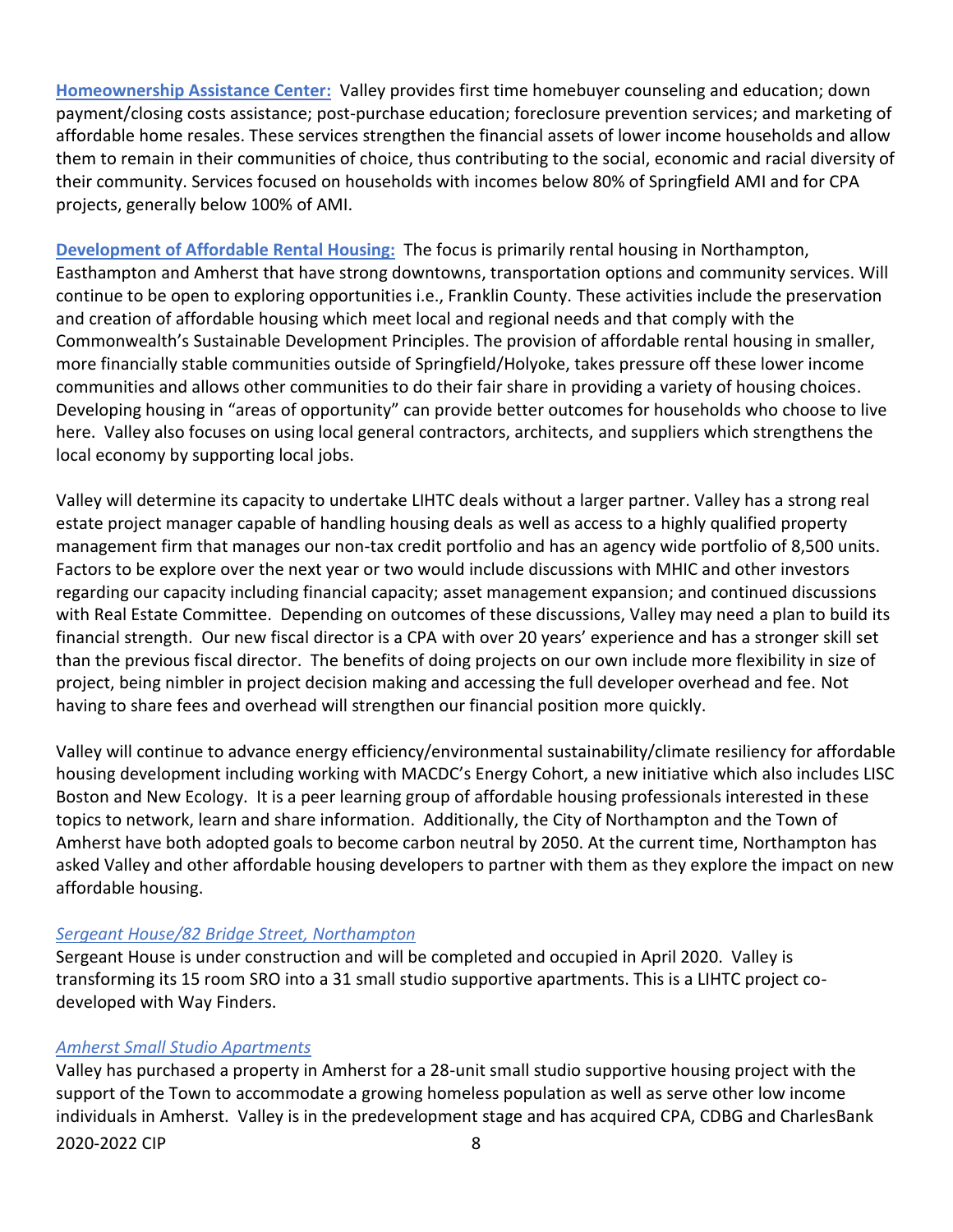Foundation grants. We expect to have a zoning permit in 2020; One Stop application in 2021; and construction and occupancy is projected for 2022.

### *Sunderland Senior Housing*

Valley has been collaborating with RDI in Franklin County on a 33-unit senior rental development. Valley Community Development is providing consulting services and is the lead project manager. A zoning permit has been obtained and the team is seeking funding through the One Stop February 2020. Completion and occupancy is expected in 2022.

#### *Village Hill Apartments, Northampton*

There are a total of 65 rental units in this development with TCB. The 12-unit building is under construction and will be ready for occupancy in fall 2020. The 53-unit building is waiting for both funding from DHCD and MassWorks. If funded this winter, construction would start in 2020 and occupancy would occur early in 2022.

#### *East Street School, Amherst*

Valley was the only respondent to the Town's RFPs for the redevelopment of an old school building/site into approximately 30 family units. We are awaiting word from the Town on whether Valley will be the preferred developer.

#### *Development Opportunities Not Yet Identified*

Valley expects to pursue new development opportunities over the next three years as our current projects move into occupancy freeing up time for exploration of new projects.

**Small Business Development Program:** Valley will continue to provide its longstanding community economic development activities in Hampshire County. Valley provides these services primarily through a collaboration with Franklin County CDC and Hilltown CDC which is funded by Mass Growth Capital Corporation (MGCC). Valley continues to receive funding through a small CDBG contract with the City of Northampton to provide micro business services exclusively to those households with incomes at or below 80% of the Springfield AMI. Small business services through MGCC are primarily offered to households with incomes at or below 80% of the Springfield AMI.

As noted elsewhere, Valley Community Development plans to expand its small business program services over the next three years. We will work with our partners noted above to increase our part-time position to a fulltime position with sufficient funds to support the work**.** 

Valley Community Development's expectations for the next three years include business counseling for approximately 50 entrepreneurs/small businesses per year. Outcomes include startups of businesses, stabilization of businesses, creation of jobs, retention of jobs, expansion of businesses, acquisition of businesses, and assistance with accessing loans for businesses. When a full-time position is achieved, it is expected that 80 entrepreneurs/small businesses will be served each year.

Valley has targeted two separate and distinct minority populations and will produce informational brochures and training materials in two different languages as well as develop a relationship with two key organizations who can help with referrals, cultural barriers and translations to the Latino and Southeast Asian populations (International Language Institute/ILI and Southeast Asian Coalition/Worcester).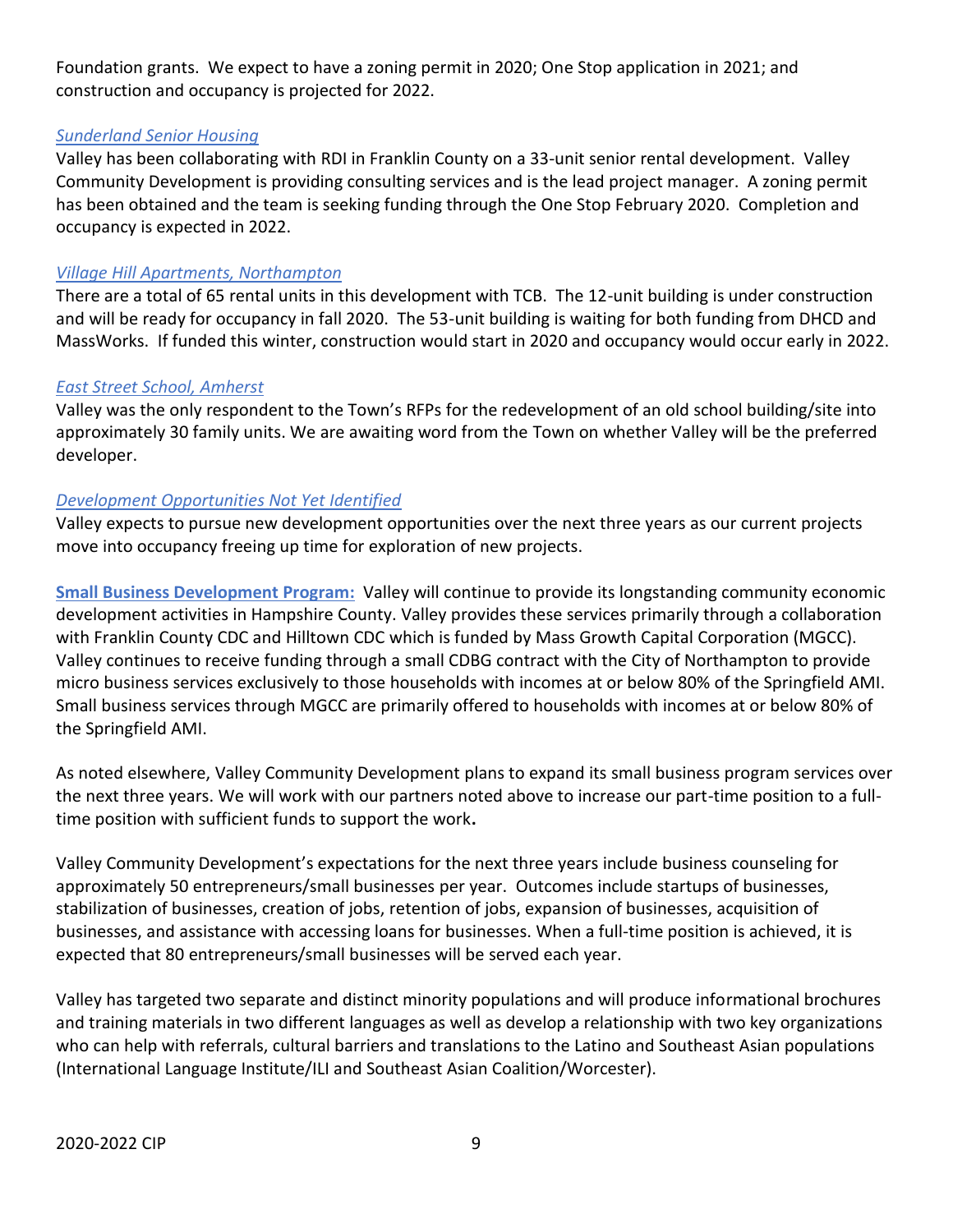Valley currently provides two distinct services: one-on-one counseling and workshops. As the capacity of the small business coordinator is limited, a 3<sup>rd</sup> type of service will be offered which will be small group cohorts. This will enable participants to work with each other providing feedback on specific business objectives and will also allow the small business coordinator to assist more clients who have similar needs.

Valley is one of five nonprofit/public agencies that formed the Small Business Team a year ago. The Team meets monthly and decides when to invite other agencies to join based on various business needs with the overall goal of providing the best services for our business clients.

# *SECTION 5: HOW SUCCESS WILL BE MEASURED/EVALUATED*

For many of the activities outlined in the 2020-2022 CIP/FY16-FY20 Strategic Plan, Valley Community Development has developed work plans that have been assigned to the various Board committees. Committees are responsible for tracking their progress along with the ED. The Governance Committee has overall responsibility for implementation of the workplans.

**Affordable Housing Development:** Valley's real estate project manager and real estate committee are responsible for developing/maintaining a pipeline of 200 units of affordable housing in the next three years. Progress reports will detail the development tasks achieved as the projects move through the development process and can include site control; due diligence tasks; awarding of predevelopment funding; funding awards; engagement of professional services; zoning approvals, construction closing, occupancy, etc.

Valley also sets goals for its properties and/or residents which are evaluated at the end of the fiscal year. Some examples include:

- Individuals coming from a homeless situation will remain housed for at least a year
- $\cdot$  75% of tenants will pay their rent by the 10<sup>th</sup> of the month
- $\cdot \cdot$  tracking race/ethnicity of our tenants to ensure adequate marketing within the region
- 100% of tenants have accessed decent/safe/healthy housing when entering Valley Community Development housing
- ❖ Maintain less than 5% vacancy rate
- Property management company will conduct an annual resident survey

**Homeownership Assistance Center:** Participants of first time homebuyer workshops complete evaluation forms. On the final night of the workshop, each participant is asked to complete a detailed survey about each session of the four-night workshop, including questions about the presenter, each instructor, and the location. The coordinator uses this feedback to adjust different aspects of the program. Evaluation content from the workshop is used to customize course materials and presentations to meet participants' learning needs and concerns. Speakers also receive feedback on the clarity of their presentations in response to participants' ratings.

Valley also provides post-purchase classes twice a year and those participants are asked to complete evaluations at the conclusion of the one-day workshop. These evaluations are used to improve the workshop materials and presentations.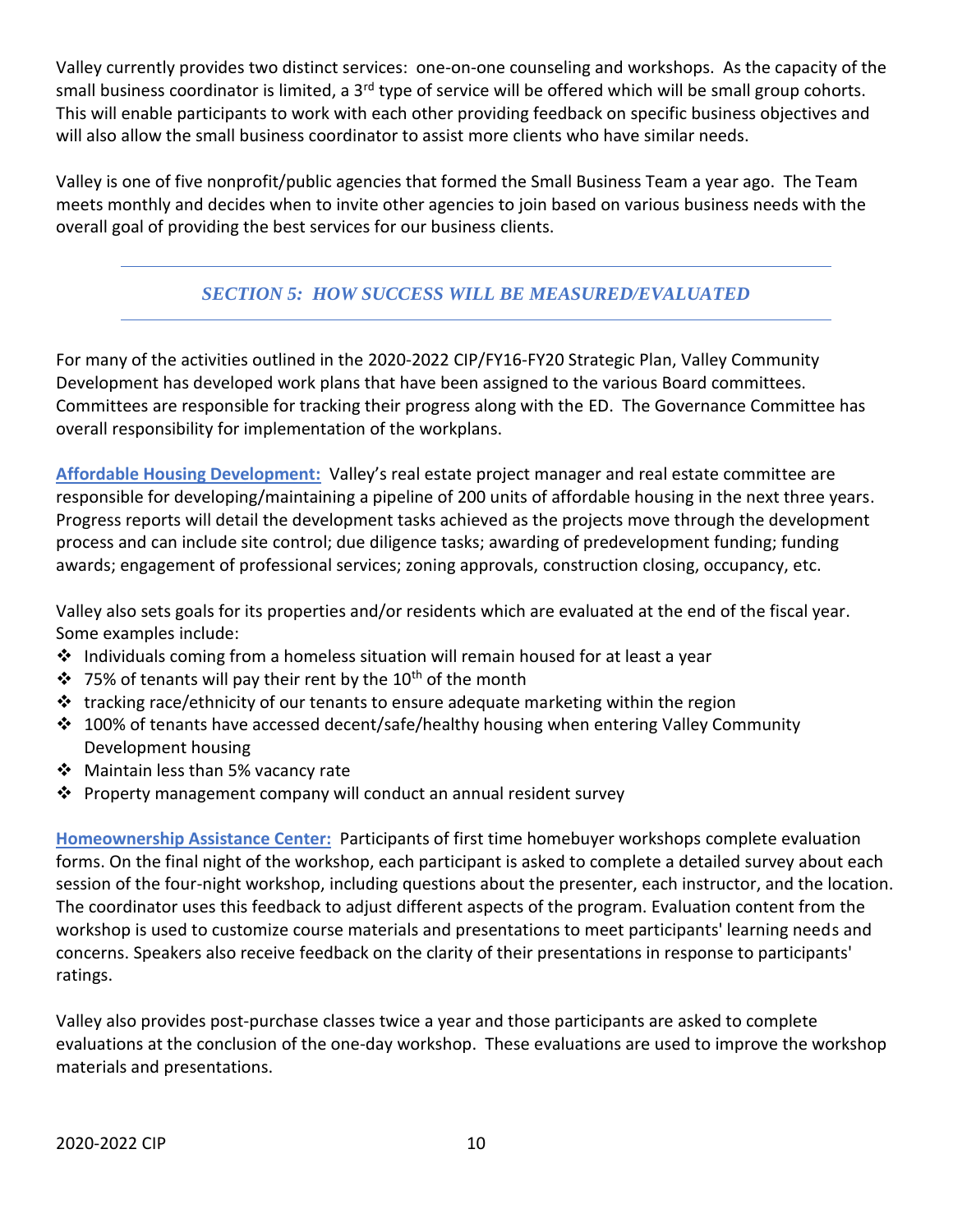Valley uses the CRM platform Salesforce to track consumers of our services (we use Salesforce for all tracking of consumers, donors, vendors, etc.) Through this tool, Valley tracks everyone who uses our services to include setting up an action plans and tracking progress. This system allows staff to track the clients' characteristics and outcomes in order to measure the desired outcomes. Outcomes can include budgeting, reducing debt, improving credit, home purchase, refinancing, loan modifications, etc. We enter everyone who attends first time homebuyer workshops; first time homebuyers; first time homebuyers accessing down payment/closing cost assistance; existing homeowners; and existing homeowners seeking assistance with foreclosure prevention. Our goals are set with each funding source and so will vary year to year depending on funding sources. Individual funding source goals and results will be reported in the annual progress reports.

**Small Business Development:** Valley Community Development uses Salesforce to track business clients. This tool allows us to track everyone who uses our business services and allows staff to track clients' characteristics and outcomes to measure the desired outcomes. Outcomes include number of businesses started, improved/increased revenue, jobs created, jobs retained, businesses purchased, loans accessed. Franklin County CDC as lead agency of our collaborative, also provides an annual evaluation form for all clients receiving services through the MGCC contract.

Increase in minority business owners served will be a measure of success. Program development for minority businesses and increased one-on-one consulting for this group will also indicate an increase in minority business owners. Valley will compare each fiscal year with the previous year's metrics.

Participants of small business workshops will complete evaluation forms for all programs. The small business coordinator will use this feedback to adjust different aspects of the program and make decisions about the need of future programs. Evaluation content from workshops is used to create standardized workshop materials to be used at all workshops, to increase clarity and uniformity of their presentations.

# *SECTION 6: COLLABORATIVE EFFORTS TO SUPPORT IMPLEMENTATION*

**Statewide:** Valley is an active member in MACDC, The ED currently serves on its Policy Committee. Valley participates in MACDC sponsored events such as Lobby Day, Donuts for Delegates, and annual meeting/convention. Valley is also a member of CHAPA and its Massachusetts Homeownership Collaborative.

**Western Massachusetts:** The Western Mass Collaborative of CDCs meets bi-annually to discuss issues specific to Western Mass. Active participation supports community development work in Western Massachusetts which directly impacts Valley Community Development's ability to implement its programming through legislative and financial support. Valley's ED is the chair of this group.

Valley is a member of the Western Mass Non-Profit Affordable Housing Developers facilitated by a steering committee. The group meets to share their accomplishments/goals/challenges, explores collaborations, define and prioritize needs for WM as well as takes the opportunity to meet state/federal officials involved with the creation/preservation of affordable housing. Continued active support in this collaboration strengthens the relationship between Western Mass and DHCD, MHP, CEDAC, etc. to ensure that our affordable housing needs are addressed at the state level.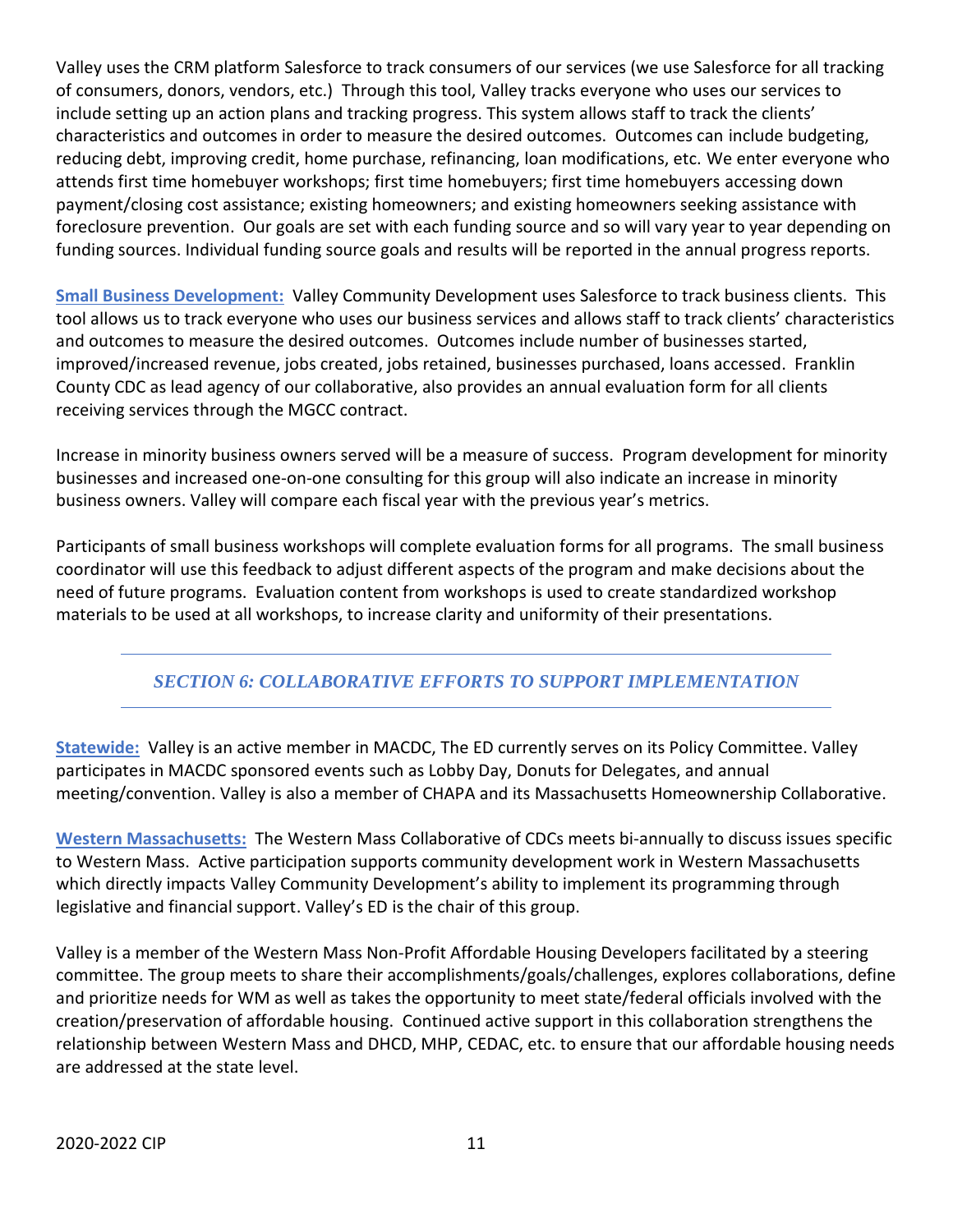We are currently collaborating with RDI (Rural Development Inc.) on a 33-unit senior rental development in Franklin County.

Valley Community Development is also part of Western Mass Means Business (WMMB), a collaborative including Franklin County CDC and Hilltown CDC. The three agencies collaborate to provide more comprehensive services to entrepreneurs and businesses in Franklin and Hampshire counties as well as be more competitive for funding. The collaborative has been funded multiple times through Mass Growth Capital Corporation (MGCC), is currently funded for FY20, and expects to seek funding for FY21-FY23 during the CIP period, again as a collaborative. As part of this collaborative, Valley Community Development, Hilltown CDC and Franklin County CDC have provided regular entrepreneurial workshops in three different locations around WM and we expect this may continue after careful analysis later this year.

A new collaborative called the Small Business Team was created this year to increase the geographic reach and widen the educational services offered from 5 distinct agencies: Valley Community Development, Common Capital, Mass Small Business Development Corp ( MSBDC ) Hilltown CDC, and Franklin County CDC. This collaborative initiated a Digital Marketing Series which highly successful in attracting large numbers of participants (over 100) who were dedicated to the 16-week program. It was so successful that it was repeated in a slightly different format for an additional 8 weeks. It introduced clients to our small business program and helped to increase our one-on-one assistance program significantly. The Small Business Team meets monthly and is also creating joint marketing materials and formulating further collaborative workshops.

As part of Valley's focus on immigrants and underserved populations, Valley will continue its collaboration with the Southeast Asian Coalition of Worcester. The agency came out to Hampshire/Franklin County last year, surveyed the Southeast Asian businesses. This project is advancing and will focus on the needs of this population in Hampshire County.

Valley continues to work with Northampton's Downtown Business Association (DBA) and the Chambers of Commerce in Easthampton, Amherst and Northampton, sharing resources and cross participation of their memberships.

**Municipalities/Local:** The Town of Amherst and the Cities of Northampton and Easthampton have conducted both economic and housing needs assessment reports for their communities. Valley Community Development has been and continues to be involved with the various local departments, board and committees involved in these efforts. These communities, including mayors, city/town councils, housing partnerships, municipal trusts, community preservation committees, affordable housing coalitions, YIMBY, etc. rely on Valley Community Development to develop affordable housing in their communities as well as provide homeownership and small business assistance. Valley Community Development expects continued support from these municipalities during the 2020-2022 CIP.

Valley continues to coordinate a bi-monthly meeting of its Northampton property management contractor and homeless service providers in Northampton to ensure that tenants placed/housed at Valley Community Development's SRO/ESROs have the best opportunity to maintain their housing as well as live as independently as possible. The organizations involved in these meetings include ServiceNet (operates homeless shelters and homeless drop in center as well as a mental health agency); Center for Human Development (provides an SRO Outreach Coordinator for Northampton); Elliott Mental Health Services (provides services specifically for the homeless mentally ill); and the local VA Agent.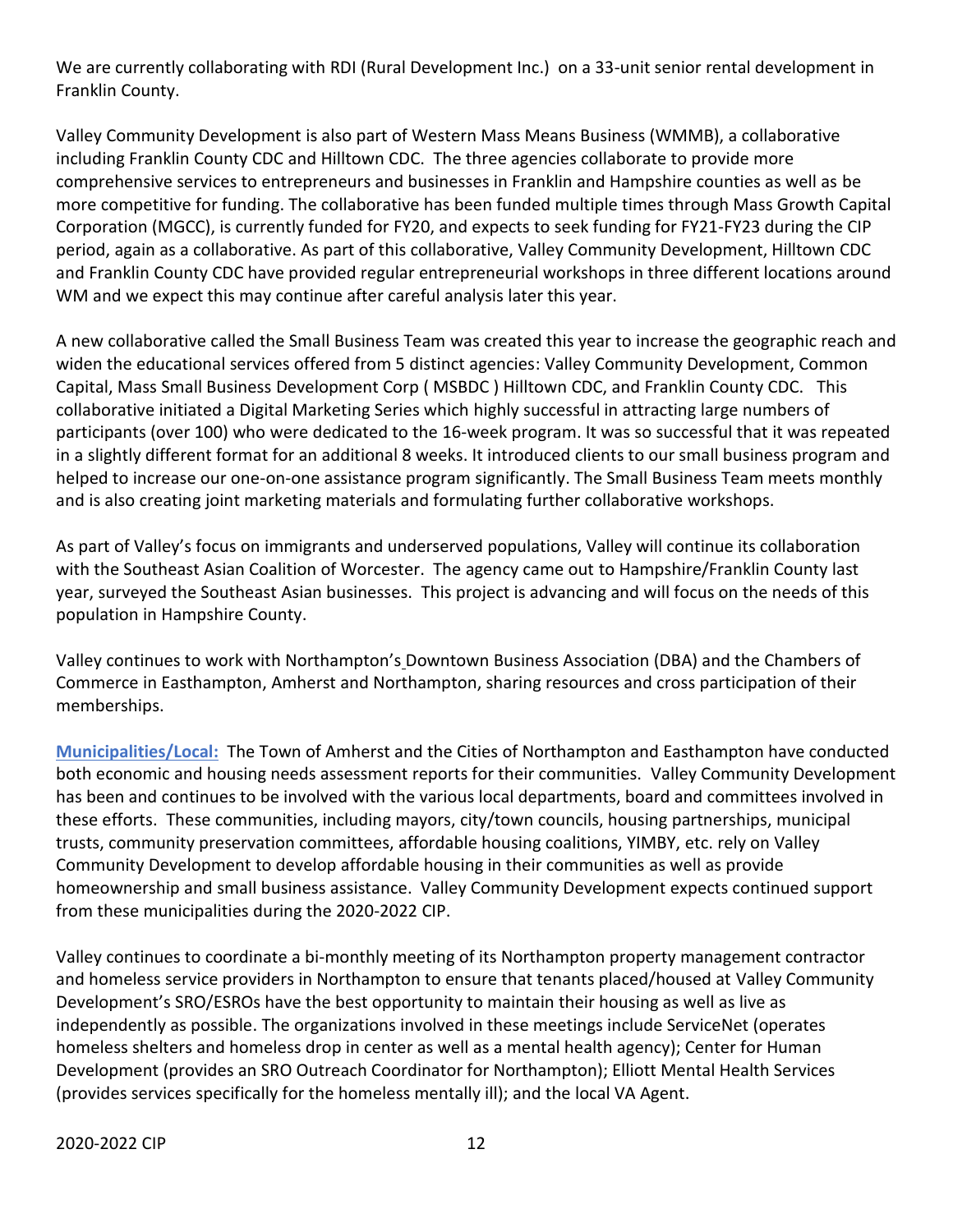Valley collaborates with Way Finders on larger affordable housing projects. Valley has the expertise to handle the development tasks associated with affordable housing development. Because Valley is a smaller, thinly capitalized CDC, it has not had the capacity to meet the financial requirements of tax investors for the LIHTC program. Valley has also collaborated with The Community Builders (TCB) on two projects at Village Hill in Northampton.

These collaborations may continue to be strengthened and possibly new ones explored with the goal of always focusing on the benefits to low and moderate income households as Valley Community Development works to implement the CIP successfully. As mentioned previously, Valley will explore the possibility of handling LITHC projects alone during the 1<sup>st</sup> year of the CIP.

# *SECTION 7: INTEGRATION OF ACTIVITIES/CONSISTENCY WITH COMMUNITY STRATEGY AND VISION*

## *Description of interaction and interrelationship of Plan activities to be undertaken*

Valley assesses and responds to its service area's priority needs through the development and implementation of Valley Community Development's Strategic Plan. Valley expects the Board to extend the Strategic Plan one year due to the transition in the position of the ED.

Valley Community Development also reviews reports issued by municipalities including master plans, housing production plans, housing studies, community development strategies, sustainability plans, etc. to confirm it is meeting local housing and economic development needs as noted below.

## **Description of how the Plan fits into a larger vision or strategy for the entire community and is consistent** *with other neighborhood, community or regional plans.*

Valley's programs and activities increase the economic opportunities available to low and moderate income people in the community, which in turn creates a more stable local economy and a stronger, more diverse community. We strive to create solutions that are not only beneficial in the immediate future but also have long-term sustainability. In order to achieve these goals, Valley focuses on three areas of community economic development: the creation and preservation of affordable housing, small business development, and housing services including first-time homebuyer counseling and workshops, post purchase counseling and foreclosure prevention counseling. All these activities help to cultivate economic self-sufficiency and promote community leadership.

Valley Community Development's programs and activities are consistent with our communities' visions, strategies and community and regional plans. The following are the most current examples of how Valley Community Development's activities meet the needs outlined in these various plans:

### **REGIONAL**

- **Pioneer Valley Regional Housing Plan, 2014** Two of 13 objectives outlined in the Plan are increasing homeownership opportunities and enabling more housing choices outside of central cities through regulatory action.
- **"All Roads Lead Home": the Pioneer Valley's Plan to End Homelessness, 2008** One strategy for decreasing homelessness is to not only to "increase affordable housing for extremely low-income households," but also expand affordable housing development "in the right areas" that are not heavily

2020-2022 CIP 2020-2022 13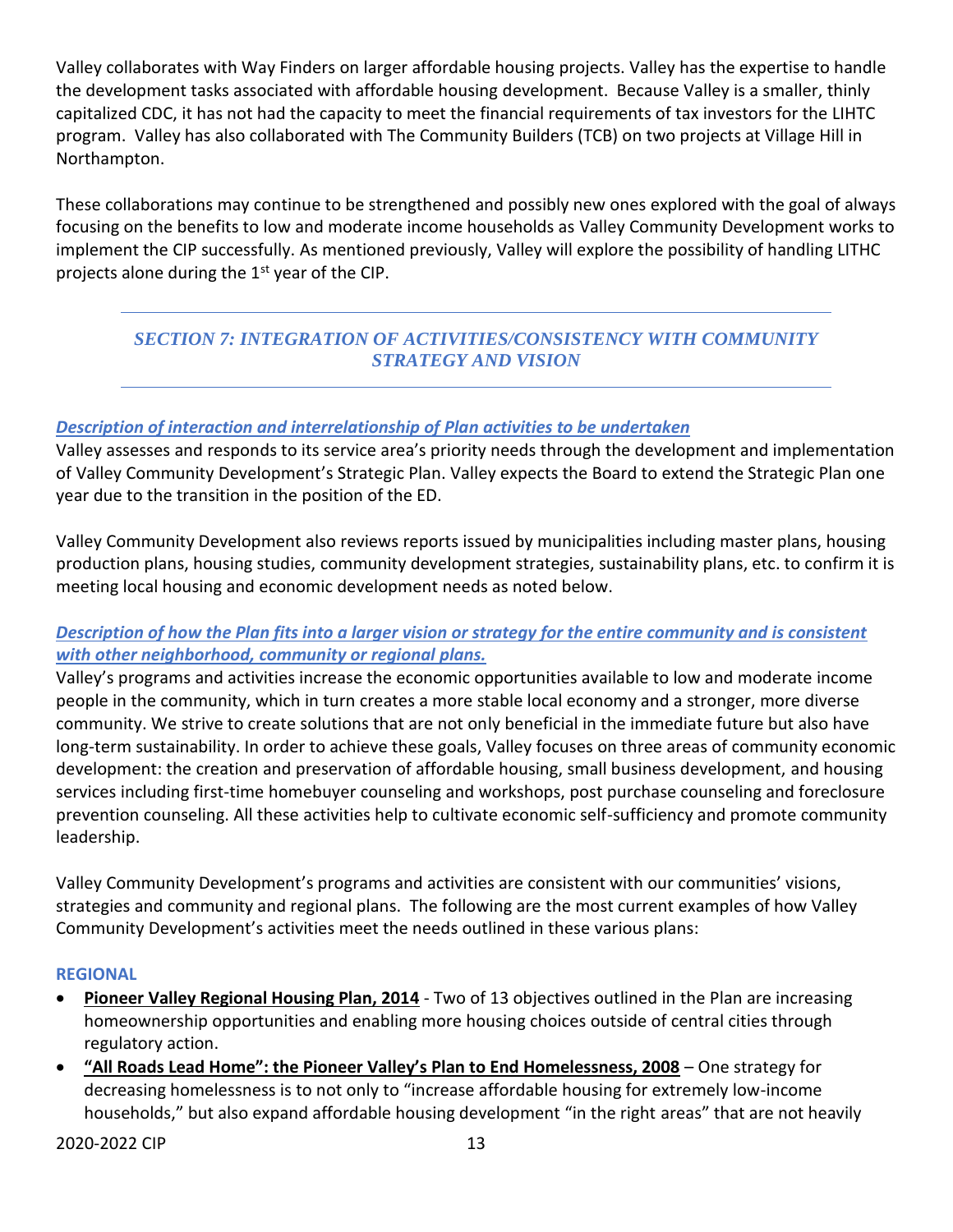impacted by poverty but still allow access to public transportation. Valley Community Development's primary target areas of Northampton, Amherst and Easthampton are "areas of opportunity".

## **CITY OF NORTHAMPTON**

- **Northampton Housing Needs Assessment & Strategic Housing Plan, 2011** This plan was created to build upon the broad housing principles and strategies outlined in the following referenced Sustainable Northampton Comprehensive Plan. The City has also created 40R Smart Growth Districts to promote affordable housing.
- **Sustainable Northampton Comprehensive Plan, 2008–2028** Indicates that the "Provide Social Equity" guideline, which includes affordable housing, was to "support a diverse and integrated community where all residents have the opportunity to excel on a socially, economically and academic level and to lead independent and successful lives". Under affordable housing it specifically mentions "support a wide variety of housing types that increase rental and ownership units to create and preserve a range of affordability and choice in housing options". The guiding principle "Foster Economic Sustainability" for economic development activities is to "recognize that a diverse and vibrant economy is integral to a successful community and support business and job development that contribute to the community and the City's long term sustainability".
- **City of Northampton Five Year Consolidated Plan & Annual Action Plan FY15-FY20** for CDBG activities. Priorities include affordable housing, homeownership and small business assistance.
- **City of Northampton Community Preservation Plan 2016-2018** The CPC Plan relies on the City's Housing Needs Assessment and Strategic Housing Plan for community housing under the CPA.

## **CITY OF EASTHAMPTON**

- **Community Development Strategy, 2019-2024** Details affordable, safe and sanitary housing stock as a priority for the City's future. Valley Community Development works very closely with the Housing Partnership. The City has also created 40R Smart Growth Districts to promote affordable housing. It identifies the need for homebuying counseling, down payment and closing cost assistance, and foreclosure prevention. Supports smart growth initiatives and building energy efficient affordable housing through public/private partnerships.
- **Affordable Housing Production Plan, 2014** The City's housing production goal over the next five years is to add 38 affordable housing units annually. The City needs to add 303 affordable housing units to reach the 10% goal.
- **Easthampton Master Plan, 2008** The three overriding principles of the Plan include accessibility, diversity and sustainability. The housing section identifies first time homebuying counseling and down payment and closing cost assistance and the need for the development of affordable housing – both rental and ownership. The economic development section notes a need for increased financial and technical support for business, economic and workforce development in addition to the need to provide assistance and expertise for start-ups and micro businesses.

### **TOWN OF AMHERST**

 **Municipal Housing Trust Strategic Plan FY18-22** – Promotes Town's affordable housing priorities particularly to create safe, decent and affordable housing for our most vulnerable populations. Five year goals include: actively foster development; support homelessness prevention initiatives; seek opportunities to promote conservation-based development. First year priorities included fostering development/redevelopment to create supportive enhanced SRO housing.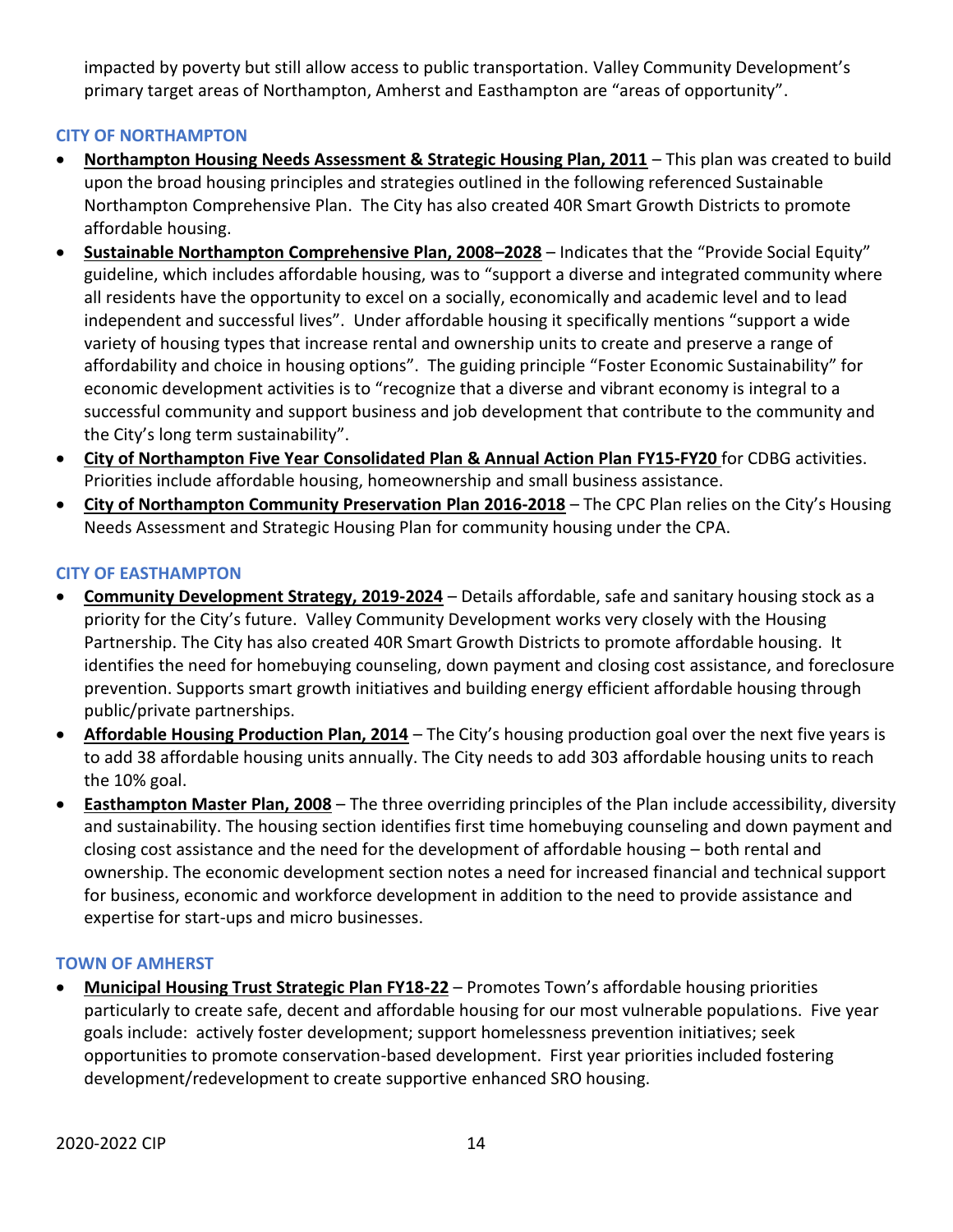- **Community Development Strategy – 2018** The housing section focuses on extreme need for nonstudent, low/moderate income, and permanent supportive housing including ESRO and ELI units for those transitioning out of homelessness. The plan references the Town's Housing Production Plan. The economic development section stresses increasing small businesses assistance.
- **Comprehensive Housing Market Study March 2015**. The study recommends more multi-family development and smaller-scale multi-unit housing to address Amherst's unique housing needs.
- **Housing Production Plan – March 2013**. The plan states the Town's overall housing goal is to provide a mix of housing that is affordable to the broadest possible spectrum. The plan identifies the development of rental housing for both families and individual/students as a priority need. The plan recommends the production of 150 units of family housing and 240 units that are affordable to income ranges from 80% AMI to <30% AMI to address unmet housing needs with 48 units created annually.
- **Master Plan, 2010** Sustainability underlies the entire Master Plan with the focus being on diversifying and expanding the Town's economic base. The housing section outlines housing needs and objectives. Strategies to promote affordability call out rental and homeownership housing. The economic development section identifies policies to support expansion of the Town's economic base and provide further employment opportunities.

*SECTION 8: FINANCING STRATEGY*

## **Overall Budget**

Valley Community Development has included its FY20 operating budget (attachment). The Audit/Finance Committee meets monthly and reports are included in bi-monthly Board packages. A more detailed discussion with the Board is held quarterly. Our projections for the CITC program through 2022: \$150,000 in credits for calendar year 2020; \$175,000 for calendar year 2021; and \$175,000 for calendar year 2021.

Based on past funding history and projected CITC and housing development fees, Valley expects to maintain a \$750,000 annual budget through the 2020-2022 CIP.

### **Annual Appeal/CITC**

Valley Community Development is confident it has the capacity to implement its planned CIP activities with the funding provided by CITC and housing development fees. Valley has had successful CITC fundraising campaigns since the program began in 2014. We expect our strong connections to donors – including financial institutions, individuals and small businesses – to continue through 2022. Valley has created many new connections to the work we do through CITC. We maintain those relationships through "thank you" casual cocktail parties; invitations to annual meetings; and invitations to celebrate the funding and completion of housing developments, and other open house celebrations. Valley Community Development is confident it can continue to grow the number of donors, especially through CITC, who support the work of Valley Community Development.

2020-2022 CIP 2020-2022 15 We initiated our Hard Hat tours of The Lumber Yard prior to its completion to a select number of CITC donors. Twenty-five (25) CITC donors had private tours and were in awe of the completed project, its scope and quality. We also sponsored three "Open House" events: one of The Lumber Yard apartment building, open to the public with several officials from the State and City there; one of our new offices at the new location; and one was cosponsored with the Northampton Chamber of Commerce at our offices. CITC donors were contacted personally and offered free tickets and 95 total people attended.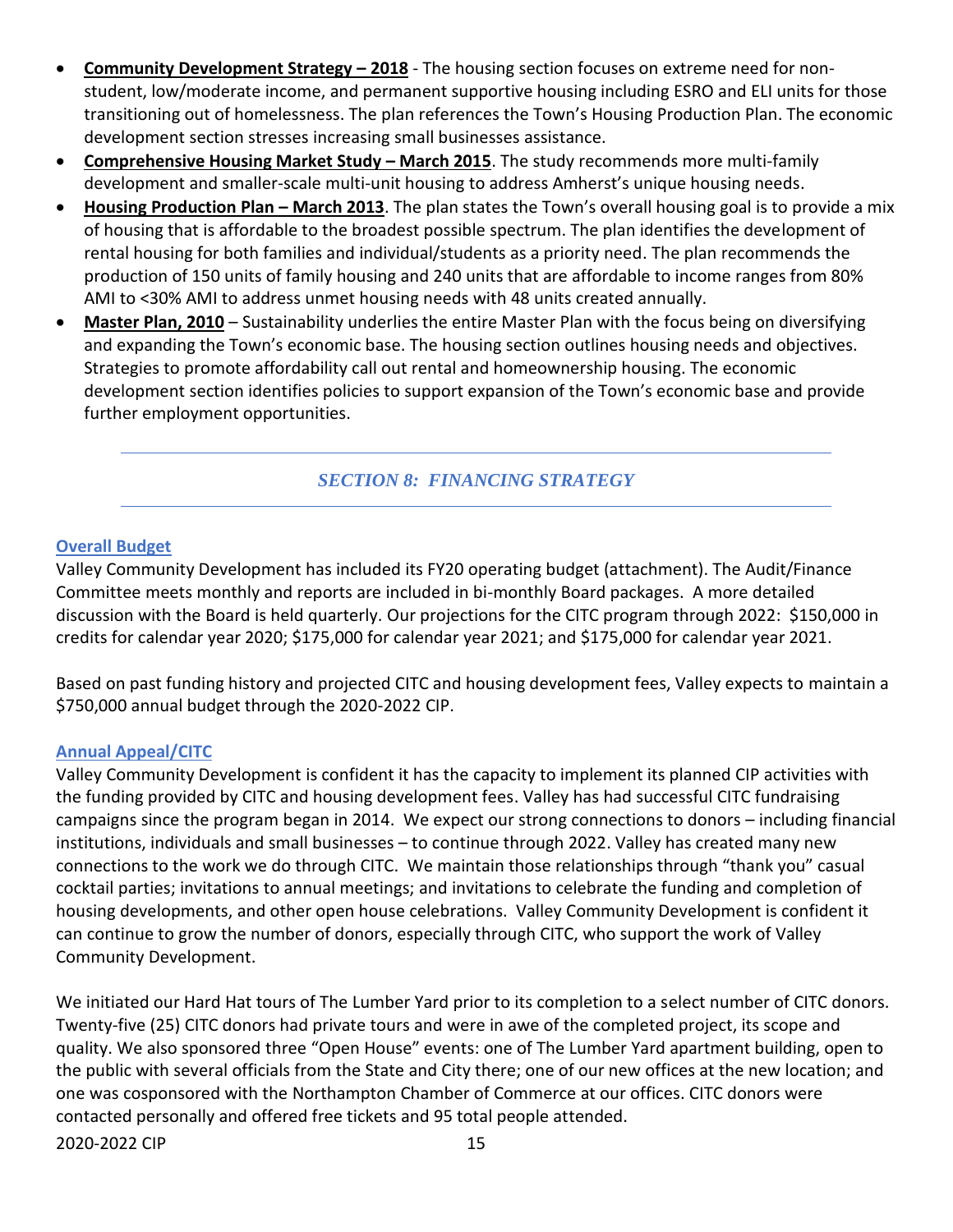Currently we have a .2FTE fundraising staff person. Our plan also includes the hiring of a ½ time fundraising development officer in year two or three of the CIP to assist the executive director with fundraising.

## **Federal Funding**

Valley has relied on a varied array of funding sources over the years and while some are fairly constant, many must be applied for annually and there is always some risk that some funding sources will not come in annually. With reductions in federal CDBG funding and with the continued uncertainty of HUD funding under the current federal administration, Valley expects to see further reductions and/or eliminations in funding from Northampton, Easthampton and the Town of Amherst. Valley Community Development has been able to strengthen some of its funding by creating collaborations with other organizations in the region as well as consider seeking local CPA funds to support programming typically funded through CDBG (described under Section 6).

## **State/Local Funding**

The State Division of Banks (DOB) has consistently provided funding for foreclosure prevention and first time homebuyer/homeownership counseling and we expect funding will continue at least through FY20-21. Local and regional banks and class registration fees provide funding for our monthly certified first time homebuyer classes. Valley is the only organization in Hampshire County providing this education. We continually work to maintain strong relationships with the banks and look to bring new banks into financially supporting Valley Community Development's education program.

Valley Community Development expects to continue to receive funding from MGCC to support its small business program. Western Massachusetts CDCs – including Franklin County CDC as lead agency, Valley Community Development and Hilltown CDC – joined forces several years ago to strengthen the provision of small business services in the Franklin, Hampshire and North Quabbin regions. Valley also received regular funding from Capital One to support its Small Business Program. Over the next year or two of the CIP, Valley Community Development will be working on growing its economic development program to achieve a fulltime director who can provide robust small business services in Hampshire County.

Valley Community Development will determine when it is appropriate to apply for CPA grants from the Town of Amherst, City of Northampton, and City of Easthampton to support down payment/closing cost and/or mortgage subsidy programs for first time homebuyers in year1-2. Valley expects to apply for Amherst CPA for a mortgage subsidy program this winter if it is determined to be feasible. If funded, the program would start in FY21 and will continue through FY22. We completed a successful program in 2019. We will explore a down payment/closing cost assistance program in Easthampton in FY20-21. We just closed out Easthampton program this fall. With shrinking CDBG funding, Valley will determine feasibility of applying for Northampton CPA in FY21.

## **United Way Funding**

Valley is a United Way agency and has consistently received funding for more than 25 years. Valley will apply for a new three-year grant this winter. Valley is fairly confident that it will continue to be funded for the support of its housing development program during the 2020-2022 CIP.

## **Developer Overhead/Fees**

2020-2022 CIP 16 Housing development overhead/developer fees play a major role in Valley's finances. Projects in the pipeline include Sergeant House where Valley is currently receiving overhead during the construction period. Final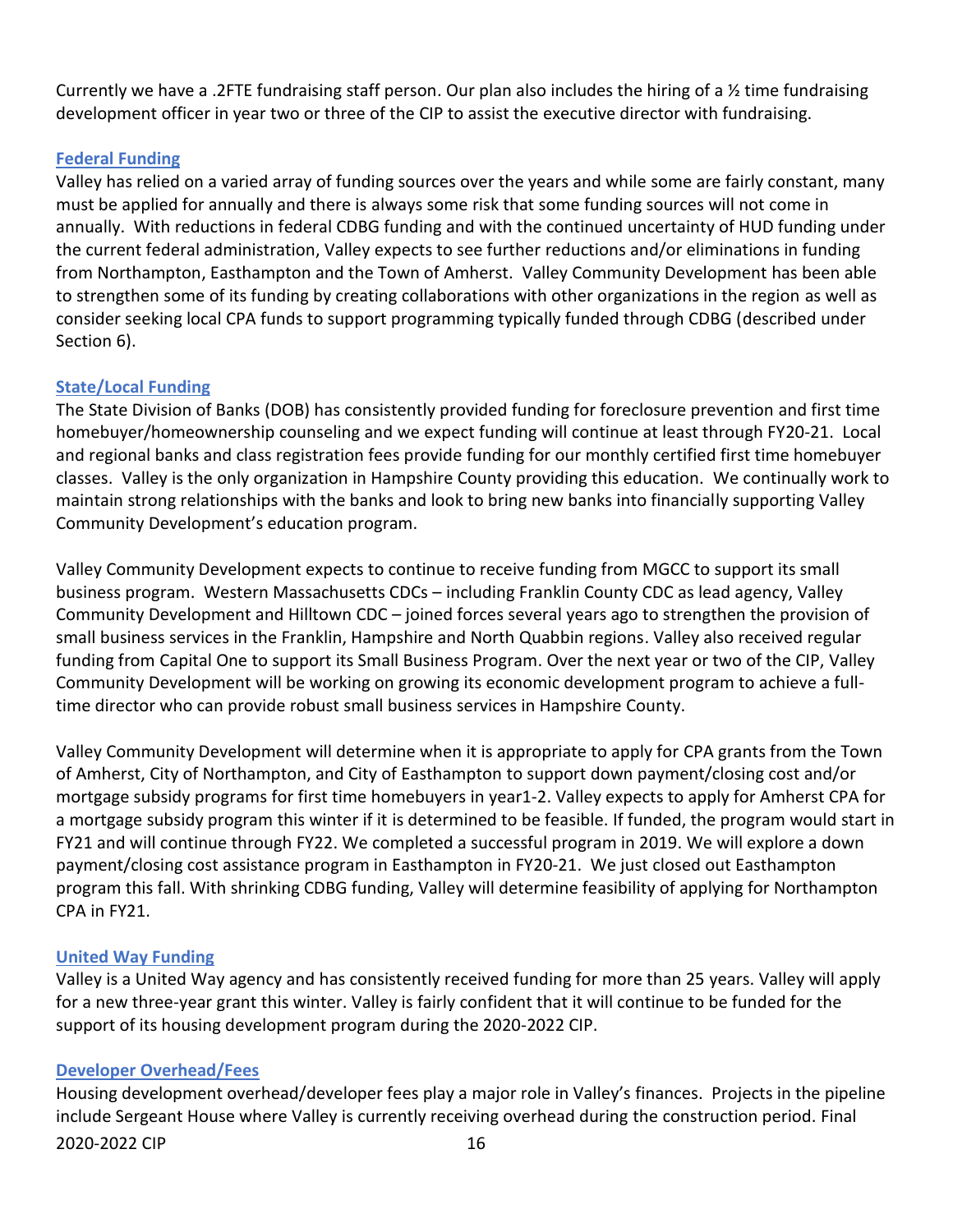payouts of developer fee are projected for FY21. Valley is expecting payouts of developer fee for The Lumber Yard in January and May 2020. We also expect payout of a portion of the developer overhead for TCB's 12 unit project by January 2020 and final payout in FY21. TCB's 53-unit development, expected to be funded this winter, would start providing developer overhead and fees in FY21 with final payouts in FY22 & FY23. The Sunderland senior housing project, once funded, is expected to provide developer overhead/fees starting in in FY21 with final payouts in FY22 & FY23. If successfully completed, Valley will receive half of the developer overhead/fee. We have included developer overhead/fees from Sergeant House and TCB's 12-unit project in our FY20 budget. Developer fees for The Lumber Yard were realized in FY19, and cash will be received in FY20.

## *SECTION 9: HISTORY, TRACK RECORD AND SUSTAINABLE DEVELOPMENT*

*Valley Community Development's History of Past Practices/Approaches to Proposed Activities in the CIP* Valley Community Development has provided its community development activities in its service area for over 30 years. Since its inception, Valley Community Development has focused its activities on the creation and preservation of affordable housing; and the provision of homeownership and economic opportunities. The need as demonstrated by various reports (both local and regional), visions and strategies described and referenced in the CIP, continues to confirm our work.

Valley Community Development's Board of Directors is a guiding force for the organization. Valley Community Development has the active participation of all Board members in bi-monthly Board meetings, participation by every Board member on at least one committee. Ninety-three percent (93%) of Board members donated to the agency in the year ending 6/30/19. Our goal is always 100%.

Since 1988, Valley Community Development has developed 279 units of affordable rental and ownership housing; currently owns and manages 189 units of rental housing in Northampton, Easthampton and Amherst including 38 SROs; provided business technical assistance to well over 1,600 local start-ups and existing businesses; assisted over 3,000 homebuyers with pre- and post-purchase counseling (including foreclosure prevention counseling); graduated more than 6,000 first time homebuyer class attendees; administered 18 different down payment and closing cost assistance programs and four (4) mortgage subsidy programs; and helped 26 low income homeowners correct health and safety code violations in their homes.

Valley has a proven track record of bringing affordable housing projects in on time and within budget and has an excellent reputation with DHCD and CEDAC and other funders. This demonstrates our continued ability to carefully design and budget our affordable housing projects.

Our homeownership services are well recognized in Hampshire County and our first-time homebuyer classes, held once a month, are consistently full. We have the support of mostly local banks which co-sponsor the monthly events with us. We consistently counsel 75-100 households annually with many positive outcomes and graduate approximately 250-300 individuals annually from our classes.

Valley staff is well equipped to implement the tasks as outlined in the CIP. The ED has been with Valley Community Development for 22 years. With the early success of the CITC Program, Valley was able to hire a highly skilled real estate project manager in May 2016 who has brought over 150 units into the pipeline by 2017. She is responsible for developing a viable pipeline as well as ensure the successful completion of the housing projects. Our homeownership coordinator has over 17 years' experience with foreclosure prevention

2020-2022 CIP 2020-2022 17